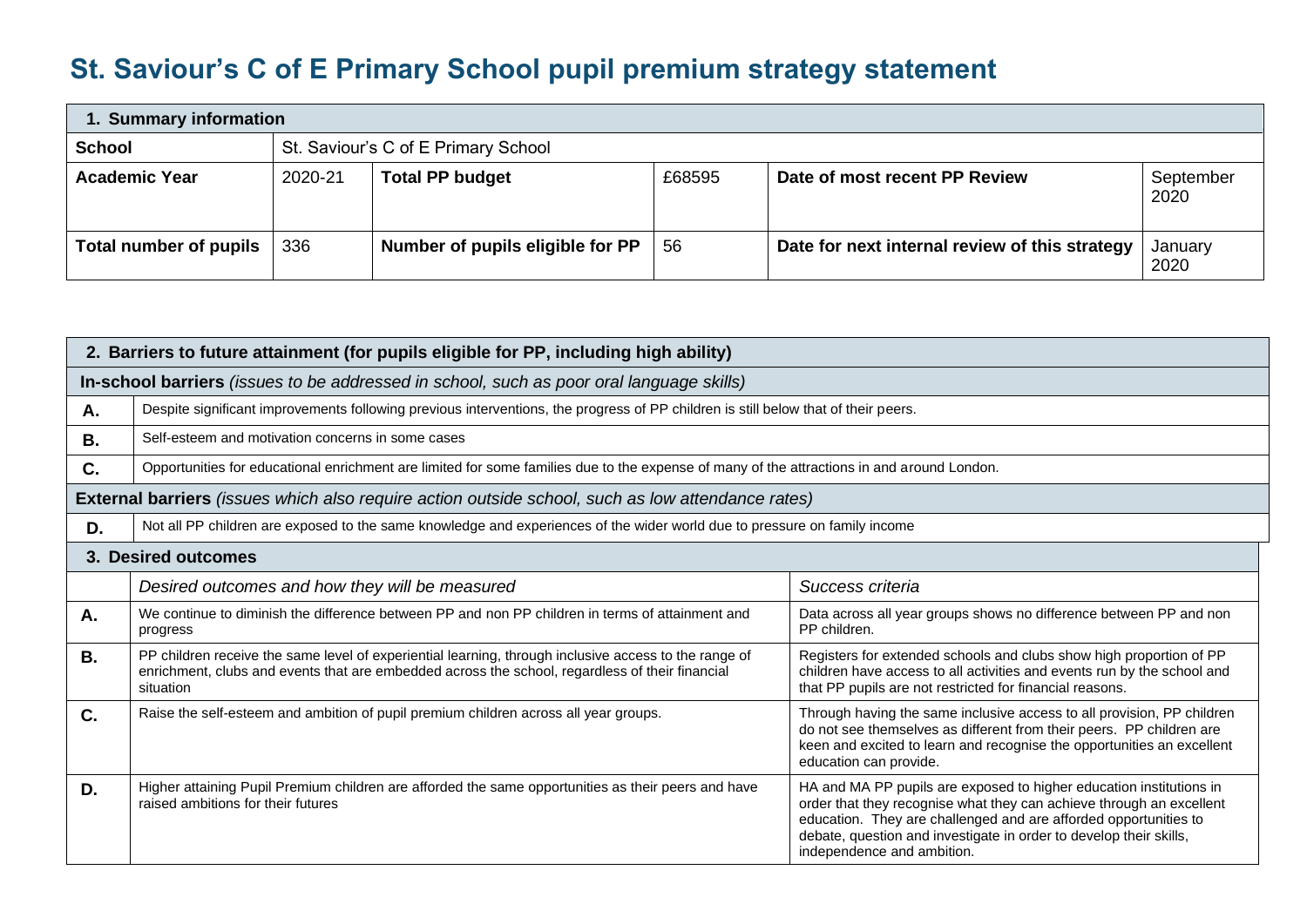## **4. Planned expenditure**

**Academic year 2020-21**

The three headings below enable schools to demonstrate how they are using the pupil premium to improve classroom pedagogy, provide targeted support and support whole school strategies.

**i. Quality of teaching for all**

| <b>Desired outcome</b>                                                                                                                  | Chosen action /<br>approach                                                                                                                                                                                                                                                                                                                                                                                                                                                                                                                                                                                                                                                                                                                                                  | What is the evidence and<br>rationale for this choice?                                                                                                                                                                                                                                                                                                                                                                                                                                                                                                                                                                                                                                                                                                                                                                                                                                                                                                      | How will you ensure it is<br>implemented well?                                                                                                                                                                                                                                                                                                                                                                        | <b>Staff lead</b>       | When will you review<br>implementation?                                                                                                                                                                                                                                                                                                                                                                                                                                                                                                                                                                                                                                                                                                                                                                                                                                                                                                                                                                                                                                                                                                                                                                                                                                                                                                           |
|-----------------------------------------------------------------------------------------------------------------------------------------|------------------------------------------------------------------------------------------------------------------------------------------------------------------------------------------------------------------------------------------------------------------------------------------------------------------------------------------------------------------------------------------------------------------------------------------------------------------------------------------------------------------------------------------------------------------------------------------------------------------------------------------------------------------------------------------------------------------------------------------------------------------------------|-------------------------------------------------------------------------------------------------------------------------------------------------------------------------------------------------------------------------------------------------------------------------------------------------------------------------------------------------------------------------------------------------------------------------------------------------------------------------------------------------------------------------------------------------------------------------------------------------------------------------------------------------------------------------------------------------------------------------------------------------------------------------------------------------------------------------------------------------------------------------------------------------------------------------------------------------------------|-----------------------------------------------------------------------------------------------------------------------------------------------------------------------------------------------------------------------------------------------------------------------------------------------------------------------------------------------------------------------------------------------------------------------|-------------------------|---------------------------------------------------------------------------------------------------------------------------------------------------------------------------------------------------------------------------------------------------------------------------------------------------------------------------------------------------------------------------------------------------------------------------------------------------------------------------------------------------------------------------------------------------------------------------------------------------------------------------------------------------------------------------------------------------------------------------------------------------------------------------------------------------------------------------------------------------------------------------------------------------------------------------------------------------------------------------------------------------------------------------------------------------------------------------------------------------------------------------------------------------------------------------------------------------------------------------------------------------------------------------------------------------------------------------------------------------|
| All pupils achieve at<br>ARE or above to<br>diminish the differences<br>in attainment and<br>progress between PP<br>and non PP children | Streaming for all year<br>groups<br>Additional stream<br>classes in two year<br>groups. Provision<br>mapping to identify the<br>needs of the pupils.<br>Implementation of PP<br>Intervention groups for<br>PP children identified<br>as below ARE -<br>including Maths<br>focused (TT Rockstars)<br>targeted interventions,<br>Reading and grammar<br>focus (Fresh Start)<br>interventions and a<br>funded offering of<br>Saturday +, phonics<br>school and Saturday<br>achievement schools.<br>Boosters led by subject<br>leaders and Senior<br>Leaders will be offered<br>to help raise<br>attainment, across the<br>years, with review and<br>adaptation to suit the<br>needs of the pupils.<br>(Reading, Writing and<br>Maths).<br>February school,<br>Easter school and | Streaming ensures children are<br>taught in smaller groups, with<br>accurately pitched work, enabling<br>pupils to be given focussed and<br>individual attention.<br>Streams are by qualified teachers<br>and in most cases, Senior<br>Leaders, using Quality First<br>Teaching.<br>Focused interventions, enable<br>children to close any gaps they<br>may have in their learning,<br>through regular practice and<br>smaller ratios of adult to child.<br>Quality First Teaching, using<br>morning and after school boosters<br>in Reading, Writing and Maths to<br>improve the quality of outcomes<br>for targeted pupils.<br>TAs work closely with teachers to<br>target PP pupils in small guided<br>groups during lessons.<br>TAs lead short targeted<br>interventions to rapidly close gaps<br>for PP in spelling, phonics and<br>arithmetic.<br>One TA to lead short handwriting<br>interventions for some of our PP<br>students in Y2, 3, 4 and 5. | Learning walks, formal teaching and<br>learning reviews, book looks,<br>planning reviews, data analysis.<br>The PP lead will focus specifically<br>on the data for PP children, which is<br>tracked throughout the year and<br>reported to Governors and<br>standards board (directors).<br>Termly review and adaptation of<br>provision by PP lead and Head<br>teacher following assessment and<br>analysis of data. | <b>HT</b><br><b>SLT</b> | The Government guidance relating to the<br>pandemic meant that there was no movement<br>of children between groups. However PP<br>pupils were targeted with addition support<br>provided. This was aimed at both those pupils<br>who remained in school and those working at<br>home - each were placed in groups that had<br>experienced teachers in place and were<br>regularly monitored The groups themselves<br>were created based on the needs of the pupils<br>and PP pupils were in groups with a higher<br>adult to child ratio.<br>The quality of teaching remains as a key factor<br>in our approach. We had a number of<br>measures in place to ensure that the quality of<br>teaching was not impacted by the pandemic.<br>All monitoring systems were still in place and<br>staff were required to mark according to our<br>policy and senior staff were involved in the<br>monitoring of online lessons. Teaching and<br>learning were regularly reviewed by leaders to<br>ensure that the pupils were engaged and were<br>making progress.<br>Our senior leaders were following up and<br>addressing disengaged pupils working<br>remotely. This was a system that motivated<br>and targeted our PP pupils We were able to<br>address all technical difficulties in this way and<br>ensure that all PP pupils were able to access |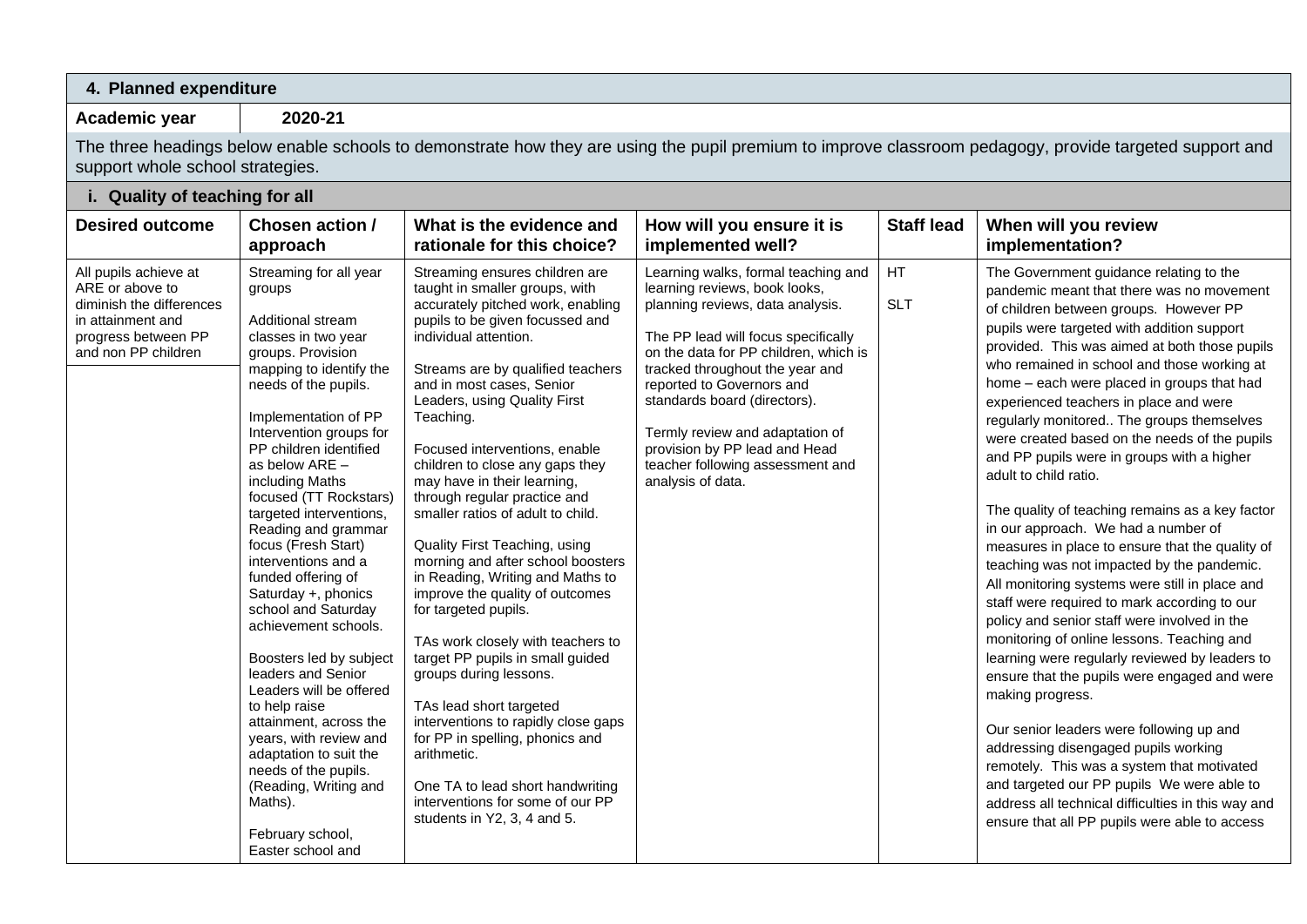| Summer school for<br>year 2, 5 and 6<br>children.                                                                                                             |  | the online provision and were able to quickly<br>and efficiently get support should they require it                                                                                                                                                                                                                                            |
|---------------------------------------------------------------------------------------------------------------------------------------------------------------|--|------------------------------------------------------------------------------------------------------------------------------------------------------------------------------------------------------------------------------------------------------------------------------------------------------------------------------------------------|
| Phonics school for Y3,<br>2 and 1 pupils all year<br>round (SAT) - Did not<br>happen due to Covid-                                                            |  | TA support was targeted on PP pupils online<br>and in school. This was to provide guidance,<br>support and to further develop knowledge and<br>skills in the core subjects.                                                                                                                                                                    |
| 19 restrictions and<br>staffing shortfall as<br>higher rate of long term<br>staff sickness. Y1<br>Phonics interventions<br>in Autumn term led to<br>98% pass. |  | When the Government guidance allowed us,<br>we were able to run our successful Saturday<br>School. This operated during the second half<br>of the autumn term and throughout the summer<br>term. This additional support is specifically<br>aimed at PP pupils in year groups 3 to 5. A                                                        |
| Daily interventions led<br>by TAs specifically<br>targeting PP students<br>to close gaps                                                                      |  | specific programme of study was followed with<br>the aim of addressing gaps in pupils'<br>understanding. The specialist teachers worked<br>in small groups to further improve reading,<br>writing and maths                                                                                                                                    |
|                                                                                                                                                               |  | The year 6 PP pupils were involved in our<br>Saturday Achievement School. This was<br>delivered by our experienced year 6 team and<br>members of the SLT. The children followed a<br>booster programme aimed at addressing<br>misconceptions and gaps in learning.                                                                             |
|                                                                                                                                                               |  | In the summer term we ran Phonics School for<br>our PP year 1 pupils. This was aimed at<br>reinforcing the children's phonic understanding<br>and to develop their ability to use their phonics<br>knowledge to read and spell unfamiliar words of<br>up to three syllables - ensuring that they were<br>working in line with their peers.     |
|                                                                                                                                                               |  | Our Saturday Schools are run in a more<br>informal manner and the pupils were kept<br>motivated with take away food at the end of<br>each half term and a weekly treat. The purpose<br>was to encourage the pupils to attend;<br>motivating and engaging them in a manner that<br>could be transferred into a more positive view<br>of school. |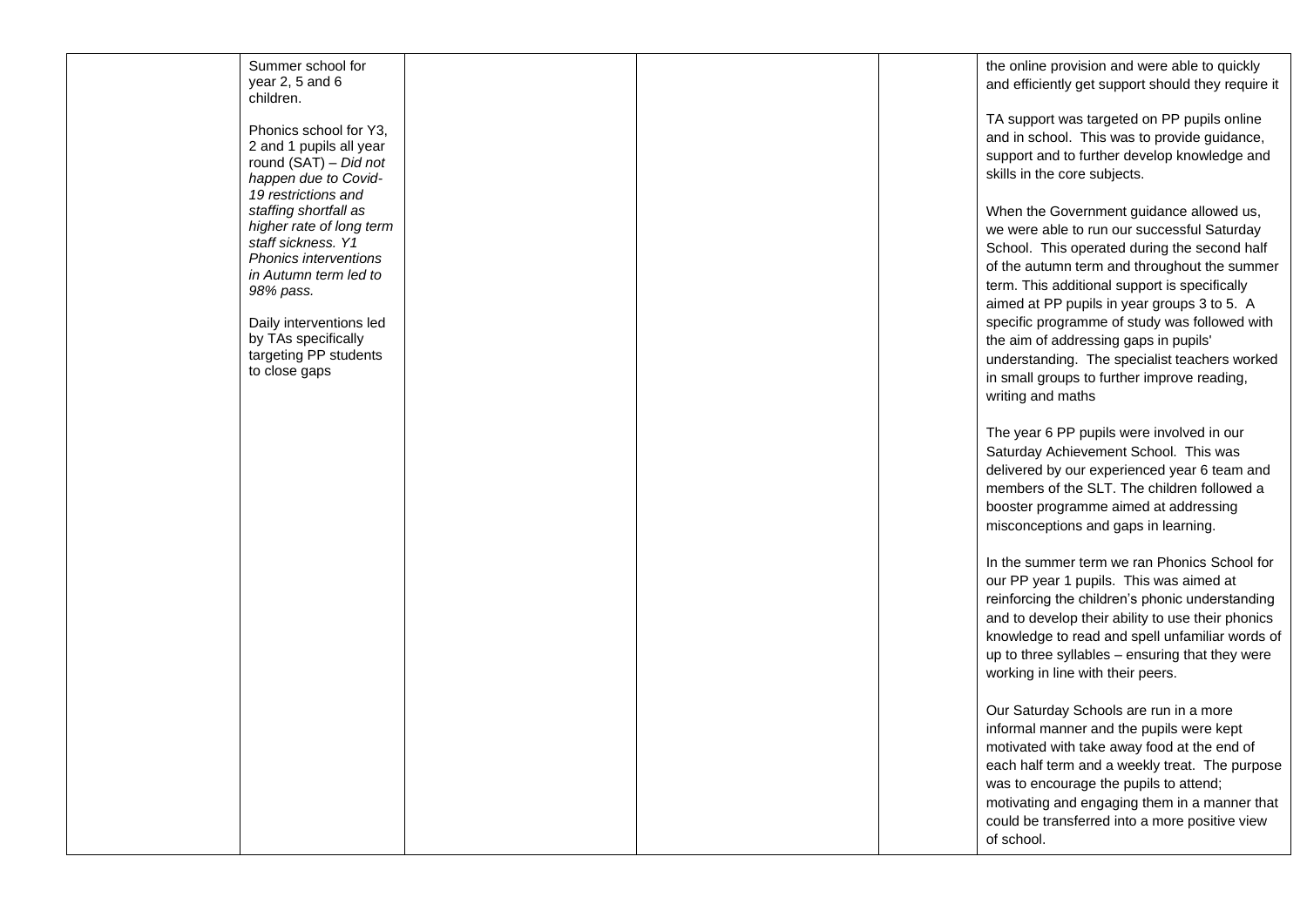|                                                                                                                                                                              |                                                                                                                                                                                                                                                                                                                                                                                                                                                                                                                                                                                                                                                                 |                                                                                                                                                                                                                                                                                                                                                                                                                                                                                                                                                                                                                                                                                                                                                                                                                                                                         |                                                                                                                                                                                                                                                                                                                                                                                                                                                                                                                                                                                                                  |                                     | We have continued to value the importance of<br>developing STEM learning into our curriculum.<br>We have revised the curriculum as a whole to<br>include opportunities for STEM activities. We<br>invested in a 3D printer and the appropriate<br>software to allow pupils to design and produce<br>prototypes. Our PP pupils were involved in<br>these projects that aim to motivate and<br>encourage future careers in this hugely<br>expanding industry.                                                                                                                                                                                                                                                                                                                                                                                                                                                                                                                                                                                                                                                                                                                                                                                                                             |
|------------------------------------------------------------------------------------------------------------------------------------------------------------------------------|-----------------------------------------------------------------------------------------------------------------------------------------------------------------------------------------------------------------------------------------------------------------------------------------------------------------------------------------------------------------------------------------------------------------------------------------------------------------------------------------------------------------------------------------------------------------------------------------------------------------------------------------------------------------|-------------------------------------------------------------------------------------------------------------------------------------------------------------------------------------------------------------------------------------------------------------------------------------------------------------------------------------------------------------------------------------------------------------------------------------------------------------------------------------------------------------------------------------------------------------------------------------------------------------------------------------------------------------------------------------------------------------------------------------------------------------------------------------------------------------------------------------------------------------------------|------------------------------------------------------------------------------------------------------------------------------------------------------------------------------------------------------------------------------------------------------------------------------------------------------------------------------------------------------------------------------------------------------------------------------------------------------------------------------------------------------------------------------------------------------------------------------------------------------------------|-------------------------------------|-----------------------------------------------------------------------------------------------------------------------------------------------------------------------------------------------------------------------------------------------------------------------------------------------------------------------------------------------------------------------------------------------------------------------------------------------------------------------------------------------------------------------------------------------------------------------------------------------------------------------------------------------------------------------------------------------------------------------------------------------------------------------------------------------------------------------------------------------------------------------------------------------------------------------------------------------------------------------------------------------------------------------------------------------------------------------------------------------------------------------------------------------------------------------------------------------------------------------------------------------------------------------------------------|
| Develop the quality of<br>teaching by offering<br>outstanding professional<br>development and CPD<br>opportunities for every<br>teacher and leader at St.<br>Saviour's CofE. | Start a highly<br>successful NQT<br>programme for NQTs in<br>the Trust, training them<br>to be good to<br>outstanding practioners<br>by the end of the year.<br>Enrol our second and<br>third year teachers to<br>the 'good to<br>outstanding'<br>programme, aiming for<br>them to be solidly<br>outstanding by the end<br>of the year.<br>Develop Specialist<br>Leaders in Education<br>who lead teams and<br>improve practice in own<br>school as well as in<br>other schools.<br>Enrol leaders of the<br>future for our bespoke<br><b>Assistant Head</b><br>Teacher programme,<br>developing aspiring<br>leaders to become<br>Headteachers in the<br>future. | Good to outstanding teaching is<br>the greatest lever schools have to<br>improve outcomes of<br>disadvantaged children<br>Retaining outstanding practioners<br>through professional development<br>ensures disadvantaged pupils<br>have the best quality of teaching<br>on offer.<br>Recruiting ambitious and aspiring<br>leaders for the future by offering a<br>bespoke training programme<br>ensures quality provision<br>continues into the future.<br>Using consistently outstanding<br>leaders and teachers to specialise<br>in an area, allows us to plan a<br>rigorous and effective CPD<br>programme.<br>With the recruitment of SLEs and<br>LLEs we collaborate with other<br>schools to develop our teaching<br>and learning in house.<br>The AHT on the accelerated<br>leadership programme will lead<br>the PP strategy in school together<br>with the HT. | Advertise the programmes<br>individual and invite relevant<br>candidates.<br>Inform leaders about the training<br>they will offer candidates at different<br>times of the year.<br>Carefully track the impact the<br>training has had on staff by looking<br>at books, conducting learning walks<br>and scrutinising data.<br>Use skills and knowledge learnt in<br>sessions to support and teach our<br>most disadvantaged students.<br>Select promising teachers and<br>leaders in school and offer to enrol<br>them on one of our programmes<br>with the aim to retain and promote<br>our best practitioners. | HT<br><b>SLT</b><br><b>Teachers</b> | Our bespoke CPD and the support offered<br>through coaching has ensured that the staff<br>within our trust are receiving top quality CPD<br>and professional development. This approach<br>continued throughout the pandemic where staff<br>were able to access all aspects of CPD<br>remotely.<br>These programmes and the professional<br>development that was offered was specific and<br>addressed the needs of the staff involved. We<br>were able to use our outstanding practitioners<br>to support and develop the new staff through<br>bespoke training opportunities<br>We are still developing Specialist Leaders in<br>Education and these teachers have been<br>responsible for leading their teams and<br>improving the practise of all staff.<br>We have continued to work with other schools,<br>supporting them to ensure that they are<br>providing a quality education. This support has<br>been online but this has been crucial in<br>supporting the other schools in their approach<br>to delivering quality online provision and<br>addressing the needs of all pupils.<br>We have a highly successful Accelerated<br>Leadership Programme running that is aimed at<br>developing a new generation of leaders via<br>more effective opportunities that encourage |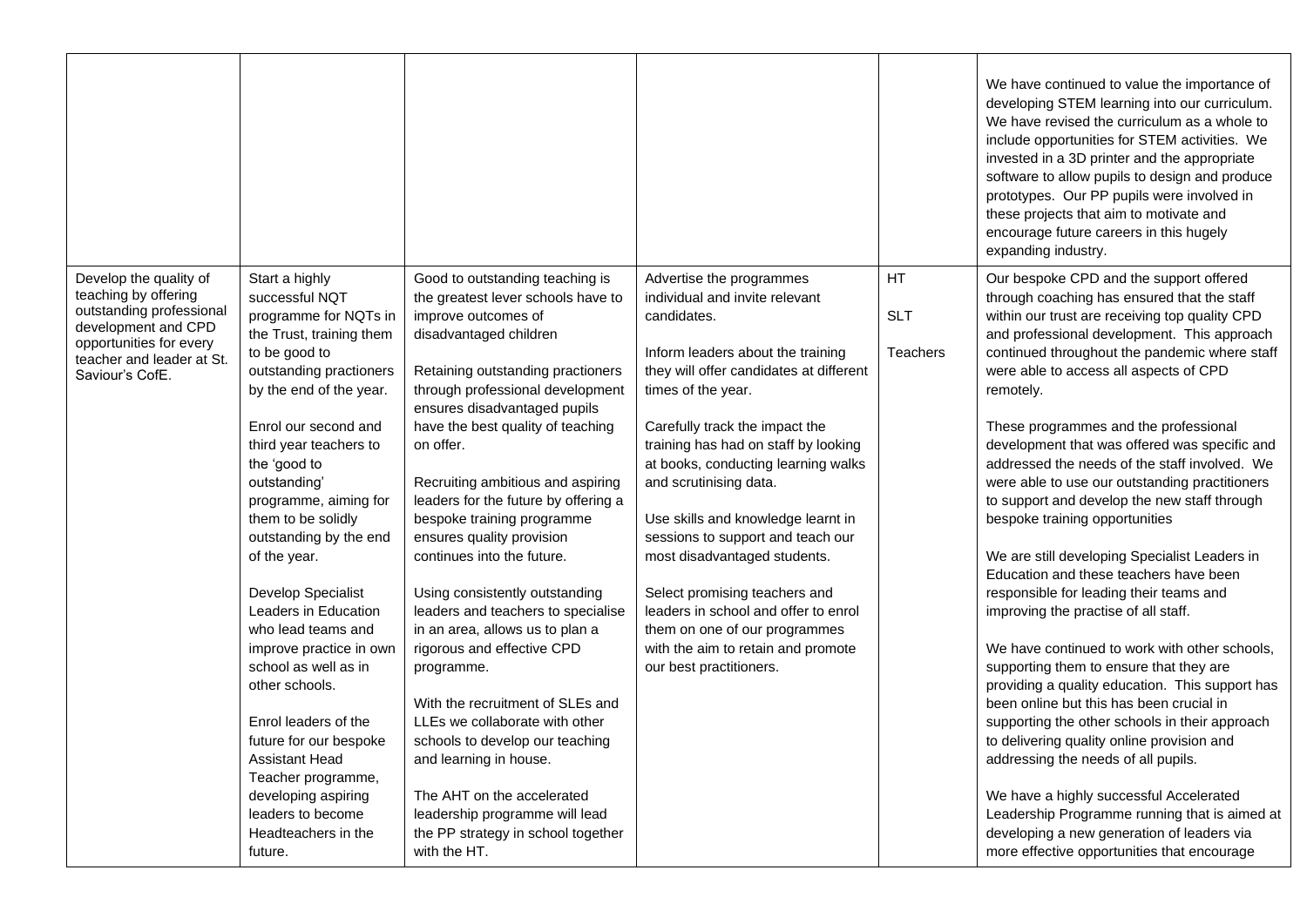|  | Recruit LLE who can<br>support strategic<br>development in our<br>own school as well as<br>in other schools. |                                | career progression to headship. We want to<br>change sector culture to promote organised<br>leadership development and progression as a<br>norm, raising awareness of the positive impact<br>of school leaders. If we are to realise our vision<br>of a society where every child achieves, we<br>need to provide the same opportunities for our<br>staff ensuring that we develop excellent school<br>leaders. |
|--|--------------------------------------------------------------------------------------------------------------|--------------------------------|-----------------------------------------------------------------------------------------------------------------------------------------------------------------------------------------------------------------------------------------------------------------------------------------------------------------------------------------------------------------------------------------------------------------|
|  |                                                                                                              |                                | We have already successfully recruited<br>internally and externally leadership roles for<br>those members of staff who have been involved<br>in the Accelerated Leadership Programme                                                                                                                                                                                                                            |
|  |                                                                                                              |                                |                                                                                                                                                                                                                                                                                                                                                                                                                 |
|  |                                                                                                              | Total budgeted cost £84,774.94 | <b>Streaming Autumn term</b>                                                                                                                                                                                                                                                                                                                                                                                    |
|  |                                                                                                              |                                | $DHT = £10,962$                                                                                                                                                                                                                                                                                                                                                                                                 |
|  |                                                                                                              |                                | <b>Booster Classes</b>                                                                                                                                                                                                                                                                                                                                                                                          |
|  |                                                                                                              |                                | TA's x 3 @ 30 minutes x 5 days Autumn &<br>Summer terms = $£2,954$                                                                                                                                                                                                                                                                                                                                              |
|  |                                                                                                              |                                | Year 5 – Summer Term 1 TA $@$ 30 mins x 5 =<br>£738.50                                                                                                                                                                                                                                                                                                                                                          |
|  |                                                                                                              |                                | Year 6 - After school 2 Teachers @ 1 hr x 5<br>$= £2,677$                                                                                                                                                                                                                                                                                                                                                       |
|  |                                                                                                              |                                | <b>Autumn &amp; Spring</b>                                                                                                                                                                                                                                                                                                                                                                                      |
|  |                                                                                                              |                                |                                                                                                                                                                                                                                                                                                                                                                                                                 |
|  |                                                                                                              |                                | Yr 1 - RML TA - £3,031                                                                                                                                                                                                                                                                                                                                                                                          |
|  |                                                                                                              |                                | Y1 - Summer Term - £1,122                                                                                                                                                                                                                                                                                                                                                                                       |
|  |                                                                                                              |                                | Accelerated Leader - Spring Term - £6032                                                                                                                                                                                                                                                                                                                                                                        |
|  |                                                                                                              |                                |                                                                                                                                                                                                                                                                                                                                                                                                                 |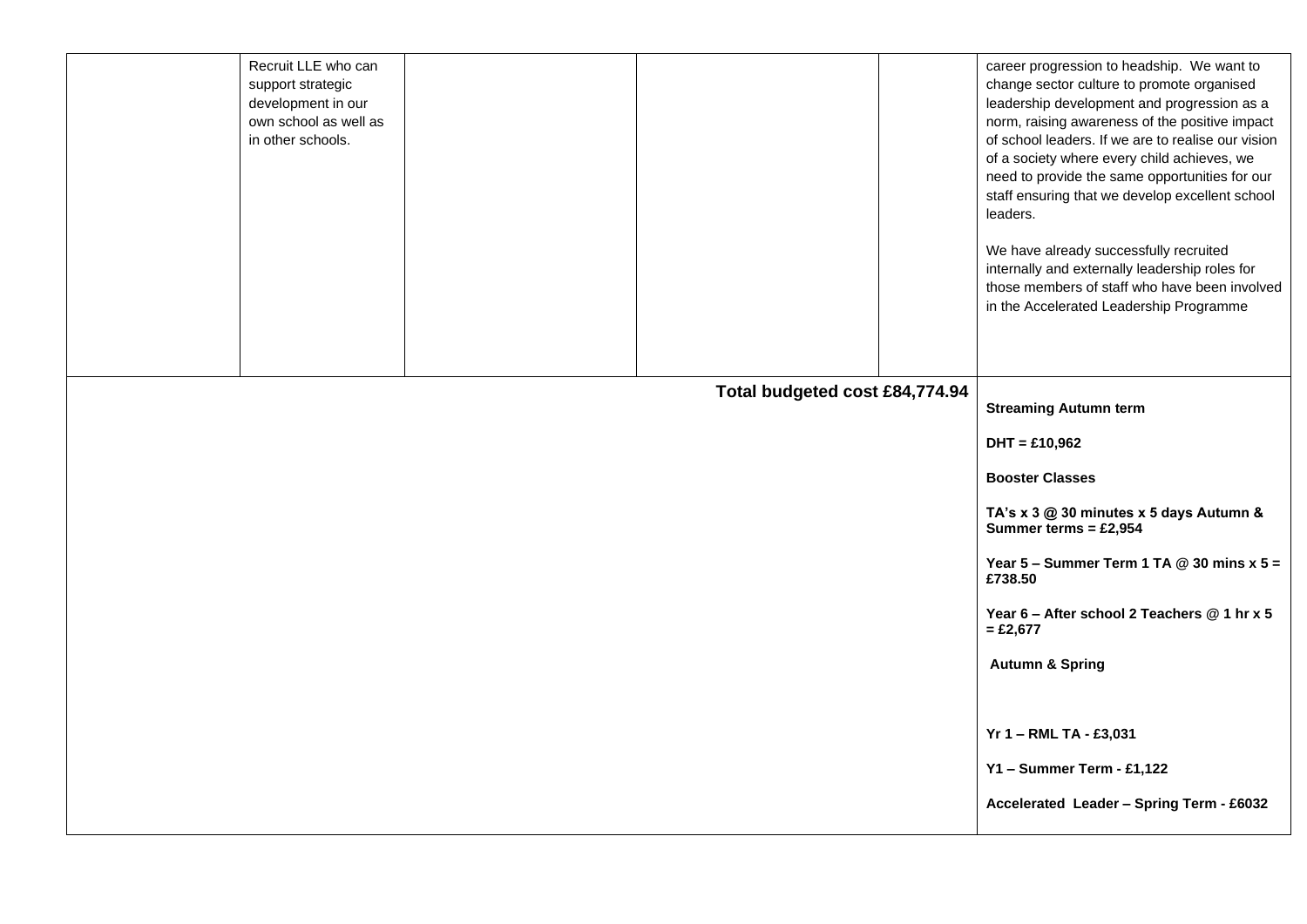| Learning Mentor Yrs 3 & 4 Autum & Summer<br>$=$ £18,925    |
|------------------------------------------------------------|
|                                                            |
| Achievement Saturday School - Autumn<br>Term & Summer Term |
| Teachers $- £7,280$                                        |
| 1 TA - £1734                                               |
| SSO - £2075                                                |
| Snacks - $£1750$                                           |
| <b>Resources £250</b>                                      |
|                                                            |
| <b>Easter school provision</b>                             |
| Teachers - £3,360                                          |
| 1 TA - £606.20                                             |
| SSO - £581.28                                              |
| Snacks - £450                                              |
| Resources - £250                                           |
|                                                            |
| <b>Summer School provision</b>                             |
| Teachers - £5,710                                          |
| 1 TA - £1212.40                                            |
| SSO £1162.56                                               |
| Snacks - £500                                              |
| Resources £450                                             |
|                                                            |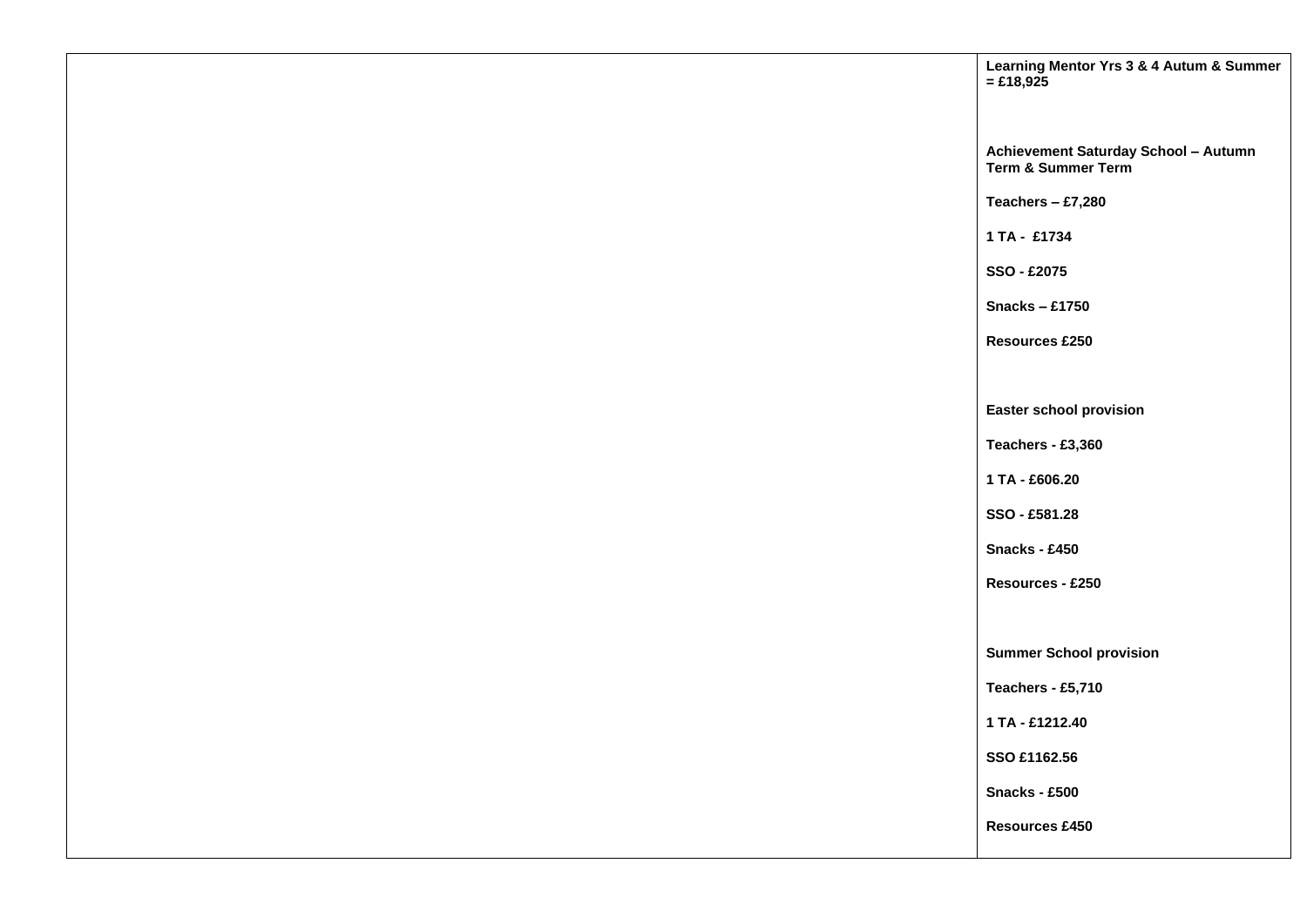**Streaming Summer Term**

| ii. Targeted support                                                                                                                                                                                                                |                                                                                                                                                                                                                                                                                                                                                                |                                                                                                                                                                                                                                                                                                                                                                                                                                                                                                                                                                                                                     |                                                                                                                                                                                                                                                                                                                                                                                                                                                                                   |                                            |                                                                                                                                                                                                                                                                                                                                                                                                                                                                                                                                                                                                                                                                                                                                           |  |
|-------------------------------------------------------------------------------------------------------------------------------------------------------------------------------------------------------------------------------------|----------------------------------------------------------------------------------------------------------------------------------------------------------------------------------------------------------------------------------------------------------------------------------------------------------------------------------------------------------------|---------------------------------------------------------------------------------------------------------------------------------------------------------------------------------------------------------------------------------------------------------------------------------------------------------------------------------------------------------------------------------------------------------------------------------------------------------------------------------------------------------------------------------------------------------------------------------------------------------------------|-----------------------------------------------------------------------------------------------------------------------------------------------------------------------------------------------------------------------------------------------------------------------------------------------------------------------------------------------------------------------------------------------------------------------------------------------------------------------------------|--------------------------------------------|-------------------------------------------------------------------------------------------------------------------------------------------------------------------------------------------------------------------------------------------------------------------------------------------------------------------------------------------------------------------------------------------------------------------------------------------------------------------------------------------------------------------------------------------------------------------------------------------------------------------------------------------------------------------------------------------------------------------------------------------|--|
| <b>Desired outcome</b>                                                                                                                                                                                                              | <b>Chosen</b><br>action/approach                                                                                                                                                                                                                                                                                                                               | What is the evidence and<br>rationale for this choice?                                                                                                                                                                                                                                                                                                                                                                                                                                                                                                                                                              | How will you ensure it is<br>implemented well?                                                                                                                                                                                                                                                                                                                                                                                                                                    | <b>Staff lead</b>                          | When will you review<br>implementation?                                                                                                                                                                                                                                                                                                                                                                                                                                                                                                                                                                                                                                                                                                   |  |
| PP children receive the<br>same level of<br>experiential learning,<br>through inclusive access<br>to the range of<br>enrichment, clubs and<br>events that are<br>embedded across the<br>school, regardless of<br>financial reasons. | Use PP funding,<br>where applicable, to<br>enable children to<br>access the extra<br>curriculum events<br>and extended school<br>services we provide,<br>including:<br><b>Breakfast and after</b><br>school club, Football,<br>Athletics, Martial Arts,<br>Chess, coding,<br>Robotics club<br>Science and Art<br>festival), BHM                                | Evidence shows exposure to<br>sporting, artistic and musical<br>activities raises attainment.<br>Providing exposure to sporting,<br>musical and artistic events that they<br>might not otherwise get to<br>experience will ensure inclusivity<br>and shared experience, which will<br>lead to a greater depth of<br>knowledge, vocabulary and relation<br>to the topics and experiences that<br>are vital to child development.                                                                                                                                                                                     | Extended schools lead and PP co-<br>ordinator to arrange for PP children<br>to be provided and where<br>necessary, funded to take part in<br>the same access of a range of<br>enrichment, clubs and events.<br>PP lead to monitor registers with<br>regards to attendance of PP pupils.<br>Have conversations to encourage<br>parents of PP children who are not<br>accessing this provision.<br>Ensure that PP children do not miss<br>out on trips due to financial<br>reasons. | <b>SLT</b><br>PP Lead                      | There have been some limitations to the<br>opportunities that we could offer our<br>pupils this year - based on guidance<br>around the restrictions due to the<br>pandemic. However we continued to offer<br>after school provision and provided a<br>range of activities that were permitted<br>within the guidelines. We had themed<br>weeks where all activities were linked and<br>children were able to create artwork and<br>crafts based around the weekly theme.<br>When the guidance allowed we were able<br>to use sports coaches and experts this<br>was targeted PP pupils.                                                                                                                                                   |  |
| Higher and middle<br>attaining Pupil Premium<br>children are afforded the<br>same opportunities as<br>their peers and have<br>raised ambitions for their<br>futures through STEM<br>based technologies                              | Invest in STEM and<br>technology within the<br>school to offer rich<br>learning.<br>Enter STEM<br>competitions to<br>challenge pupils to<br>aspire to a career in<br>science.<br>Use our VR sets to<br>make learning<br>exciting and engaging<br>by linking virtual<br>realities to topic.<br>Arrange robotics<br>workshops in school<br>for children to learn | New technologies engage and<br>inspire our young pupils to seek an<br>education in technology or science.<br>Working with 3D printers, Virtual<br>reality and robotics, pupils will have<br>the knowledge and confidence to<br>develop an interest in science and<br>technology.<br>New technologies are highly<br>engaging and pupils are motivated<br>to do well academically in order to<br>progress in secondary school, sixth<br>form and university.<br>Offering PP girls in upper KS2 the<br>opportunity to work with successful<br>female engineers of the future from<br>Imperial College to build robots. | Build VR opportunities in lessons<br>throughout our curriculum offer<br>(EYFS-Y6)<br>Buy a 3D printer and train teachers<br>how to use Tinkercad and 3D<br>printing technology.<br>Establish links with secondary<br>schools and universities to teach<br>children robotics and programming<br>skills.<br>Extend our annual contract with<br>Empiri Box for Y3 and Y5 pupils<br>Extend our annual contract with<br>Education City, My Maths, TT Rock<br>stars and Tinkercad.      | HT<br>Science<br>Lead<br>Computing<br>Lead | We have successfully incorporated the<br>use of our VR headsets into our<br>curriculum. This gives our pupils the<br>opportunity to experience aspects of the<br>curriculum in a virtual world. This brings<br>learning to life and the headsets have<br>been used successfully by all pupils<br>Our pupils have been involved in projects<br>that originate from STEM principles. We<br>have invested in CAD software that<br>provides the instruction to create models,<br>based on the pupil's designs, and the<br>printer translates these into 3D models.<br>These opportunities have provided our<br>pupils with insight as to possible future<br>careers in this area as all pupils found the<br>process challenging but rewarding |  |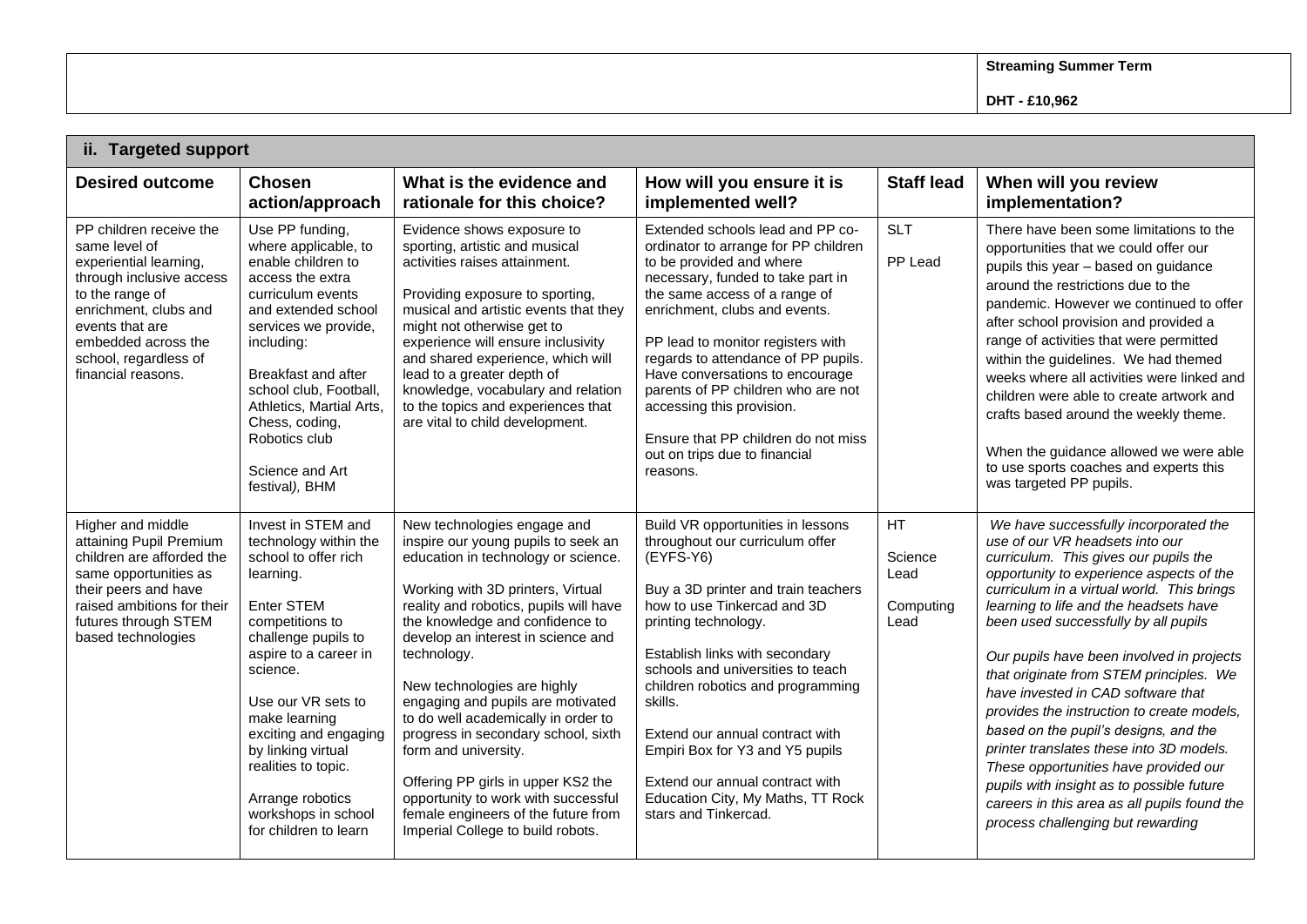| how to build and<br>programme robots.<br>Use Tinkercad to<br>design objects on our<br>new 3D printer<br>Offer Empiri Box<br>science learning for<br>Y3 and Y5 students<br>for the academic<br>year.<br>Children complete<br>home learning tasks<br>using websites such<br>as education city, my<br>maths, Tinkercad and<br>TT rock stars<br>Enrol with the<br>robotics programme<br>at Imperial College<br>and allow our female<br>PP children to<br>engage with science<br>and technology.<br>To train our science<br>leader to lead school<br>STEM based projects<br>To invite STEM<br>ambassadors into the<br>school to share how<br>to become successful<br>in the field of science | By training an STEM lead within our<br>own school, we will be offer<br>integrated STEM based learning for<br>all groups each term:<br>stem.org.uk<br>Approach successful engineers<br>through Emipiri box science and<br>stem.org to deliver inspiring<br>sessions for children about a career<br>in science and technology | Our STEM coordinator will lead the<br>sessions at school, familiarise<br>himself with the resources and<br>support the group. Project<br>outcomes will be shared with the<br>community as well as with Imperial<br>College London. | All new technologies and systems were<br>introduced to staff who received expert<br>training on the new technologies and<br>input on its possibilities within our<br>curriculum. We have continued to<br>develop the curriculum to further enhance<br>aspects of STEM and to highlight<br>opportunities for these new technologies.<br>We have made links with universities and<br>specialist colleges to encourage and<br>highlight further careers in STEM<br>technologies but the restrictions that were<br>in place during the pandemic did not<br>allow visitors or visits, so these will take<br>place now the restrictions are lifted.<br>We have continued to encourage and<br>signpost learning websites that the<br>children can engage with at home which<br>focus on aspects of STEM technologies.<br>This has taken the form of homework-<br>where learning tasks involved accessing<br>certain websites.<br>Our use of Empirbox science learning has<br>continued to develop. This scheme<br>supports our pupils with a focus on<br>investigations which is engaging for all<br>our pupils. The scheme involves a<br>'hands on' approach to learning and<br>practical activities that engage and<br>promote science - highly significant for<br>our PP pupils |
|-----------------------------------------------------------------------------------------------------------------------------------------------------------------------------------------------------------------------------------------------------------------------------------------------------------------------------------------------------------------------------------------------------------------------------------------------------------------------------------------------------------------------------------------------------------------------------------------------------------------------------------------------------------------------------------------|-----------------------------------------------------------------------------------------------------------------------------------------------------------------------------------------------------------------------------------------------------------------------------------------------------------------------------|------------------------------------------------------------------------------------------------------------------------------------------------------------------------------------------------------------------------------------|-----------------------------------------------------------------------------------------------------------------------------------------------------------------------------------------------------------------------------------------------------------------------------------------------------------------------------------------------------------------------------------------------------------------------------------------------------------------------------------------------------------------------------------------------------------------------------------------------------------------------------------------------------------------------------------------------------------------------------------------------------------------------------------------------------------------------------------------------------------------------------------------------------------------------------------------------------------------------------------------------------------------------------------------------------------------------------------------------------------------------------------------------------------------------------------------------------------------------------------------------------------------------------|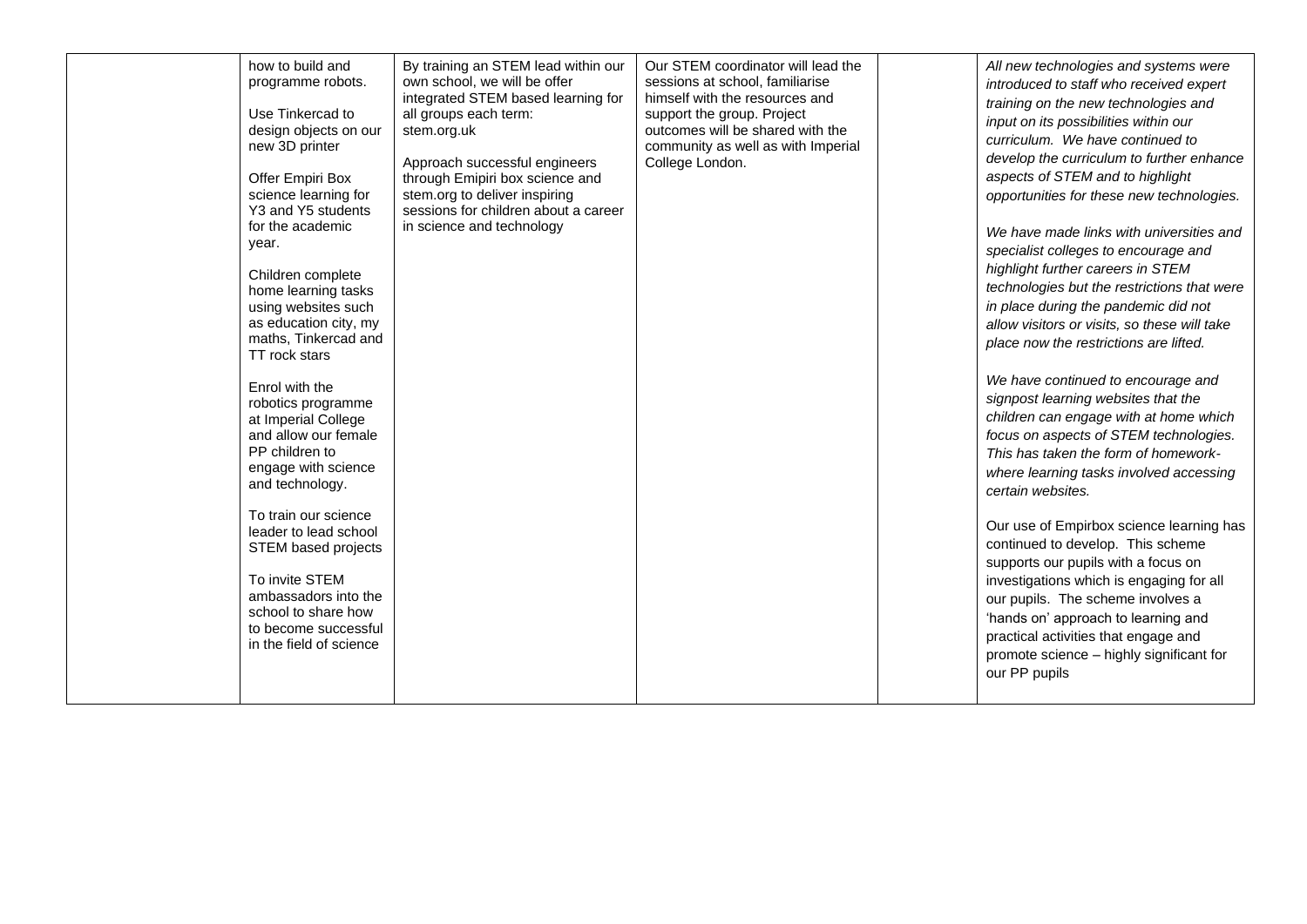| <b>COVID permitting</b><br>To participate in a<br>number of extra trips<br>linked to topics in each<br>year group so that<br>children have detailed<br>knowledge<br>of the subject area. | To provide new<br>experiences<br>and opportunities for<br><b>PP</b><br>children linked closely<br>to the curriculum<br>within each year<br>group.<br>Proposed trips<br>relating to topics,<br>(funding PP children):<br>Day trip<br><b>Greek Restaurant</b><br>trip, Seaside trip,<br>Madame Tussaud's<br>trip, Invitation of<br>History company to<br>do themed day on<br>Egyptians, Romans,<br>Vikings and Saxons.<br>Year 4 children will<br>visit the alpacas to<br>coincide with their<br>unit of learning. | Enriching opportunities where<br>children get to experience a broad<br>range of activities related to the<br>topic they are studying is a valuable<br>resource and learning avenue. This<br>will encourage engagement and<br>enthusiasm within school.<br>Children have prior and ongoing<br>knowledge of the topics covered in<br>class having attended additional<br>Trips/opportunities.<br>Increased opportunities to extend<br>depth of knowledge and vocabulary.<br>Experience of travel and<br>broadening of horizons, enabling<br>children to experience another EU<br>country and culture will further<br>enrich children's learning<br>opportunities - including<br>opportunities to speak French<br>Offering a broad and rich curriculum<br>will improve attainment and<br>attendance levels.<br>Offer PP the chance to walk, feed<br>and stroke alpacas will give them<br>the experience they need to<br>remember and use key knowledge<br>around the alpaca topic (SSO<br>support) | Inform parents and carers about the<br>trips well ahead of the time.<br>Offer each of the trips for free,<br>including travel, so the day out is<br>accessible for all our PP students.<br>PP co-ordinator to monitor registers<br>with regards to attendance of PP<br>pupils on the identified trips for each<br>year group.<br>Teacher feedback shows increased<br>level of engagement in lessons.<br>Outcomes of pupils' work reflects<br>the<br>additional opportunities they have<br>been given. | <b>SLT</b><br>Teachers<br>PP Lead | Unfortunately due to the pandemic we<br>were unable to participate in our topic<br>based extracurricular trips. However in<br>the summer term we were able to offer a<br>series of extracurricular events that were<br>held in school.<br>We invited Superstar Sports to work with<br>our pupils introducing the children to a<br>selection of activities that ranged from<br>archery to extreme Frisbee. Each class<br>had the opportunity to experience at least<br>one new sport and they all thoroughly<br>enjoyed their activity. The team had a<br>wide range of equipment and expertise<br>that motivated and enthused our children<br>making the day positive and memorable<br>for everyone.<br>We also wanted to make sure that<br>despite the pandemic we could still<br>showcase the artistic achievements of our<br>pupils and celebrate the vital role of the<br>arts in our school. Through our 'Art<br>Exhibition' our children were able to<br>nurture their creative side and enjoy<br>creating pieces for the exhibition. There<br>was a huge range of work from Stone<br>Age art in the early years to Post<br>Modernism in year 6, with each year<br>group focusing on a different artist or<br>genre. The work from our PP pupils was<br>evident across the whole exhibition and<br>all pieces were displayed in our library<br>gallery. |
|------------------------------------------------------------------------------------------------------------------------------------------------------------------------------------------|------------------------------------------------------------------------------------------------------------------------------------------------------------------------------------------------------------------------------------------------------------------------------------------------------------------------------------------------------------------------------------------------------------------------------------------------------------------------------------------------------------------|-------------------------------------------------------------------------------------------------------------------------------------------------------------------------------------------------------------------------------------------------------------------------------------------------------------------------------------------------------------------------------------------------------------------------------------------------------------------------------------------------------------------------------------------------------------------------------------------------------------------------------------------------------------------------------------------------------------------------------------------------------------------------------------------------------------------------------------------------------------------------------------------------------------------------------------------------------------------------------------------------|-------------------------------------------------------------------------------------------------------------------------------------------------------------------------------------------------------------------------------------------------------------------------------------------------------------------------------------------------------------------------------------------------------------------------------------------------------------------------------------------------------|-----------------------------------|---------------------------------------------------------------------------------------------------------------------------------------------------------------------------------------------------------------------------------------------------------------------------------------------------------------------------------------------------------------------------------------------------------------------------------------------------------------------------------------------------------------------------------------------------------------------------------------------------------------------------------------------------------------------------------------------------------------------------------------------------------------------------------------------------------------------------------------------------------------------------------------------------------------------------------------------------------------------------------------------------------------------------------------------------------------------------------------------------------------------------------------------------------------------------------------------------------------------------------------------------------------------------------------------------------------------------------------------------------------|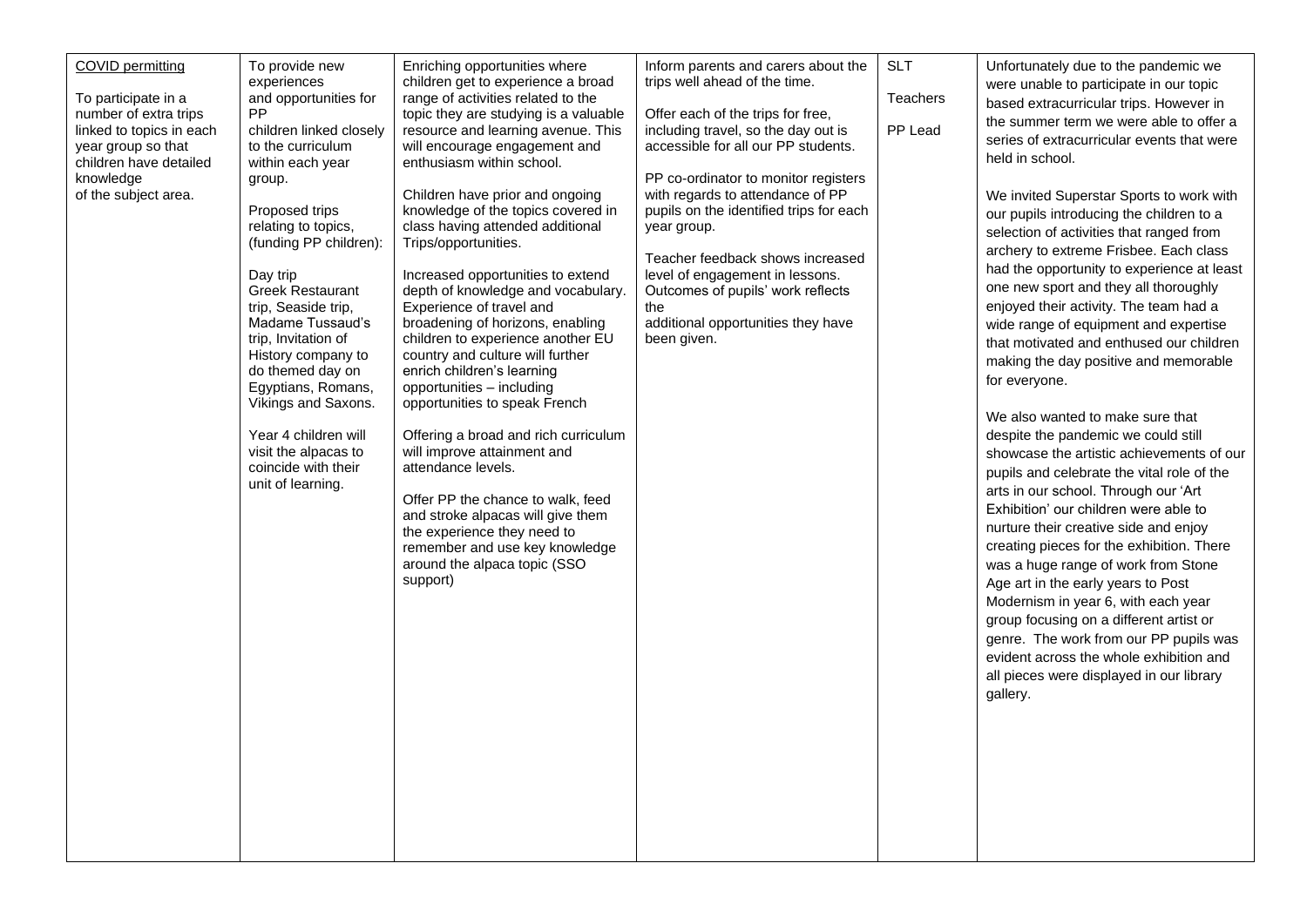|                                                        | Raise the attainment<br>level of Pupil Premium<br>children in Year's 4, 5<br>and 6 through our book<br>based curriculum | Consolidate our book<br>based curriculum by<br>topping up literacy<br>books for every child<br>in the school (each<br>half term)<br>To boost the reading<br>corners and library by<br>buying quality books<br>for all year groups.<br>Introduce the<br>benchmarking<br>scheme to assess<br>pupils' reading and<br>comprehension skills<br>Make each reading<br>corner highly<br>engaging to<br>encourage children to<br>take out books to<br>read at home.<br>TAs to read before<br>and after school with<br>targeted PP students<br>to raise the profile of<br>reading and boost<br>reading for pleasure | Exposing pupils to high quality text<br>and rich vocabulary rapidly<br>improves reading and<br>comprehension skills.<br>Giving every child a literacy book to<br>read at home ensures each child<br>can pre-read the text to be better<br>prepared for challenges within the<br>lesson.<br>Where children are familiar with a<br>text and vocabulary, they are<br>confident to use authors' style and<br>language in their own writing<br>Pupils are engaged, prepared and<br>knowledgeable about subject they<br>study- it offers them a context and<br>narrative for their new knowledge in<br>afternoon lessons<br>Making quality books available to all<br>children guarantees that children<br>read at home and further develop<br>their vocabulary and knowledge of<br>the world.<br>Listening to children read<br>encourages pupils to read aloud for<br>pleasure. Having rich conversations<br>about text improves comprehension<br>and engagement | Review the Literacy and reading<br>programme 2019-20 and replace<br>units of learning which were less<br>effective.<br>Retrieve the books that were lent<br>out and purchase new books where<br>necessary.<br>Order quality books for all year<br>groups and distribute equally<br>between classes.<br>Buy reading corners materials<br>linked to the theme each class<br>studies in literacy and reading.<br>Ensure every teacher has a<br>benchmarking folder with all the<br>books for every level.<br>Analyse PP reading data and select<br>those children who need to read a<br>wide range of text to close the<br>attainment gap. | <b>HT</b><br>PP Lead<br><b>SLT</b><br>Literacy<br>Lead | We have continued to invest in high<br>quality texts to ensure that each pupil is<br>able to read from their own personal copy<br>of the class text. This approach means<br>that pupils are able to continue to read or<br>re-read the text at home as well as in<br>school, meaning that they can engage<br>more fully.<br>Our book based curriculum has been<br>engaging for our PP pupils along with all<br>other pupils. We recognise that reading<br>improves verbal communication skills,<br>improves empathy and understanding of<br>social cues, resulting in a higher<br>Emotional Intelligence. Reading also<br>builds analytical skills and improves<br>school performance.<br>This access to quality texts has been<br>invaluable over the pandemic and<br>children were able to work from the text<br>and have shared reading experiences<br>despite their distance from each other.<br>Our PP pupils accessed the online<br>provision and submitted work. Where the<br>quality of this work needed improvement,<br>teachers had 1 to 1 conversations with<br>the pupils to ensure that the pupils<br>understood how to complete tasks<br>Book corners and the library have been<br>invested in but during the pandemic there<br>were some restrictions in place as to the<br>way these areas could be used. |
|--------------------------------------------------------|-------------------------------------------------------------------------------------------------------------------------|-----------------------------------------------------------------------------------------------------------------------------------------------------------------------------------------------------------------------------------------------------------------------------------------------------------------------------------------------------------------------------------------------------------------------------------------------------------------------------------------------------------------------------------------------------------------------------------------------------------|------------------------------------------------------------------------------------------------------------------------------------------------------------------------------------------------------------------------------------------------------------------------------------------------------------------------------------------------------------------------------------------------------------------------------------------------------------------------------------------------------------------------------------------------------------------------------------------------------------------------------------------------------------------------------------------------------------------------------------------------------------------------------------------------------------------------------------------------------------------------------------------------------------------------------------------------------------|-----------------------------------------------------------------------------------------------------------------------------------------------------------------------------------------------------------------------------------------------------------------------------------------------------------------------------------------------------------------------------------------------------------------------------------------------------------------------------------------------------------------------------------------------------------------------------------------------------------------------------------------|--------------------------------------------------------|---------------------------------------------------------------------------------------------------------------------------------------------------------------------------------------------------------------------------------------------------------------------------------------------------------------------------------------------------------------------------------------------------------------------------------------------------------------------------------------------------------------------------------------------------------------------------------------------------------------------------------------------------------------------------------------------------------------------------------------------------------------------------------------------------------------------------------------------------------------------------------------------------------------------------------------------------------------------------------------------------------------------------------------------------------------------------------------------------------------------------------------------------------------------------------------------------------------------------------------------------------------------------------------------------------------------------|
|                                                        |                                                                                                                         |                                                                                                                                                                                                                                                                                                                                                                                                                                                                                                                                                                                                           |                                                                                                                                                                                                                                                                                                                                                                                                                                                                                                                                                                                                                                                                                                                                                                                                                                                                                                                                                            | <b>Total budgeted cost £9050</b>                                                                                                                                                                                                                                                                                                                                                                                                                                                                                                                                                                                                        |                                                        | Empiri box £1125                                                                                                                                                                                                                                                                                                                                                                                                                                                                                                                                                                                                                                                                                                                                                                                                                                                                                                                                                                                                                                                                                                                                                                                                                                                                                                          |
| <b>Stem £ 5195</b><br><b>based curriculum - £1,525</b> |                                                                                                                         |                                                                                                                                                                                                                                                                                                                                                                                                                                                                                                                                                                                                           |                                                                                                                                                                                                                                                                                                                                                                                                                                                                                                                                                                                                                                                                                                                                                                                                                                                                                                                                                            |                                                                                                                                                                                                                                                                                                                                                                                                                                                                                                                                                                                                                                         |                                                        | Additional books to consolidate book                                                                                                                                                                                                                                                                                                                                                                                                                                                                                                                                                                                                                                                                                                                                                                                                                                                                                                                                                                                                                                                                                                                                                                                                                                                                                      |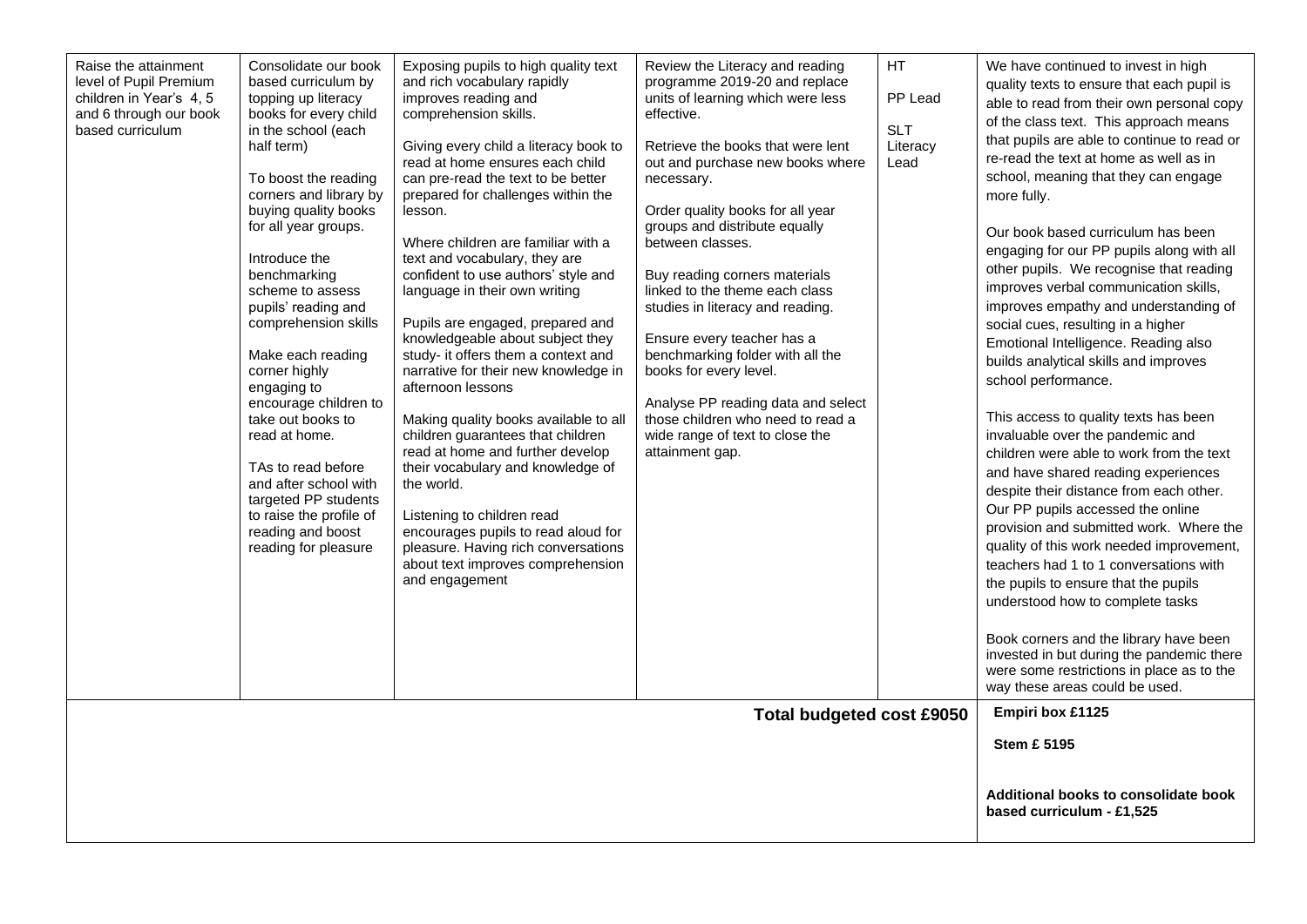| iii. Other approaches                                                                                 |                                                                                                                                                                                                                                                     |                                                                                                                                                                                                                                                                                                                                                                                                                                                                  |                                                                                                                                                                                                                                                                                      |                                          |                                                                                                                                                                                                                                                                                                                                                                                                                                                                                                                                                                                                                                                                                     |
|-------------------------------------------------------------------------------------------------------|-----------------------------------------------------------------------------------------------------------------------------------------------------------------------------------------------------------------------------------------------------|------------------------------------------------------------------------------------------------------------------------------------------------------------------------------------------------------------------------------------------------------------------------------------------------------------------------------------------------------------------------------------------------------------------------------------------------------------------|--------------------------------------------------------------------------------------------------------------------------------------------------------------------------------------------------------------------------------------------------------------------------------------|------------------------------------------|-------------------------------------------------------------------------------------------------------------------------------------------------------------------------------------------------------------------------------------------------------------------------------------------------------------------------------------------------------------------------------------------------------------------------------------------------------------------------------------------------------------------------------------------------------------------------------------------------------------------------------------------------------------------------------------|
| <b>Desired outcome</b>                                                                                | <b>Chosen</b><br>action/approach                                                                                                                                                                                                                    | What is the evidence<br>and rationale for this<br>choice?                                                                                                                                                                                                                                                                                                                                                                                                        | How will you ensure it is<br>implemented well?                                                                                                                                                                                                                                       | <b>Staff lead</b>                        | When will you review<br>implementation?                                                                                                                                                                                                                                                                                                                                                                                                                                                                                                                                                                                                                                             |
| Ensure that PP children<br>access a healthy and<br>varied diet and are not<br>coming to school hungry | Funded access to<br><b>Breakfast and Afterschool</b><br>club – before and after<br>school clubs which would<br>include breakfast and/or<br>tea.                                                                                                     | Children require healthy and<br>nutritious food to thrive:<br>physically, mentally,<br>emotionally and academically.<br>Access to food is basic human<br>right.<br>Providing care will support<br>low-income families in being<br>able to access employment<br>which is beneficial for families<br>and children.<br>Provide opportunities to<br>develop social skills around<br>eating - table manners,<br>conversation etc. outside of<br>the home environment. | Extended schools lead and PP co-<br>ordinator to monitor registers with<br>regards to attendance of PP pupils.<br>Lead conversations with parents of<br>PP children who are not accessing<br>this provision and offer where<br>applicable.                                           | <b>SLT</b><br><b>ESS Lead</b><br>PP Lead | We have continued to target pupils<br>for Breakfast and After school clubs<br>and have funded the places for these<br>selected PP pupils.<br>During the periods of the pandemic<br>where children were working remotely<br>at home we put a series of measures<br>in place to ensure that all our PP<br>pupils were receiving a quality lunch<br>and this situation was monitored by<br>our school leaders<br>Children in school were provided with<br>quality hot food and whilst social<br>distancing was still in place we<br>continued to operate lunchtimes as<br>social occasions where children with<br>their 'bubbles' were conversing and<br>communicating over their meal |
| Promote safe and<br>environmentally friendly<br>travel to and from school                             | Train children in all year<br>groups about travelling<br>safely to school and teach<br>how to mitigate risks:<br>crossing the road, using<br>road crossings and walking<br>on pavements.<br>Promote walking,<br>scootering or cycling to<br>school. | Evidence shows that some<br>groups of children do not pay<br>enough care to traffic as they<br>are not aware of the dangers<br>Training children how to<br>negotiate traffic ensures to<br>arrive safely at school and at<br>home.                                                                                                                                                                                                                               | Allocate a staff member to stop<br>parents from parking in the church<br>parking area and at the front of the<br>school.<br>Planned PSHE lessons teach<br>children about road safety.<br>Contact the LA to organise cycling<br>session for Upper KS2 children in<br>the summer term. |                                          | We have improved road safety for all<br>road users and there is a reduction in<br>anti-social behaviour from<br>inconsiderate parking and dangerous<br>vehicle movements. SLT and Admin<br>staff have been on the gates daily to<br>ensure the road is safe for children to<br>cross, to support with lining up and<br>communicate with parents.<br>Workshops have been delivered on<br>road safety and additional sessions<br>were delivered in the summer term                                                                                                                                                                                                                    |